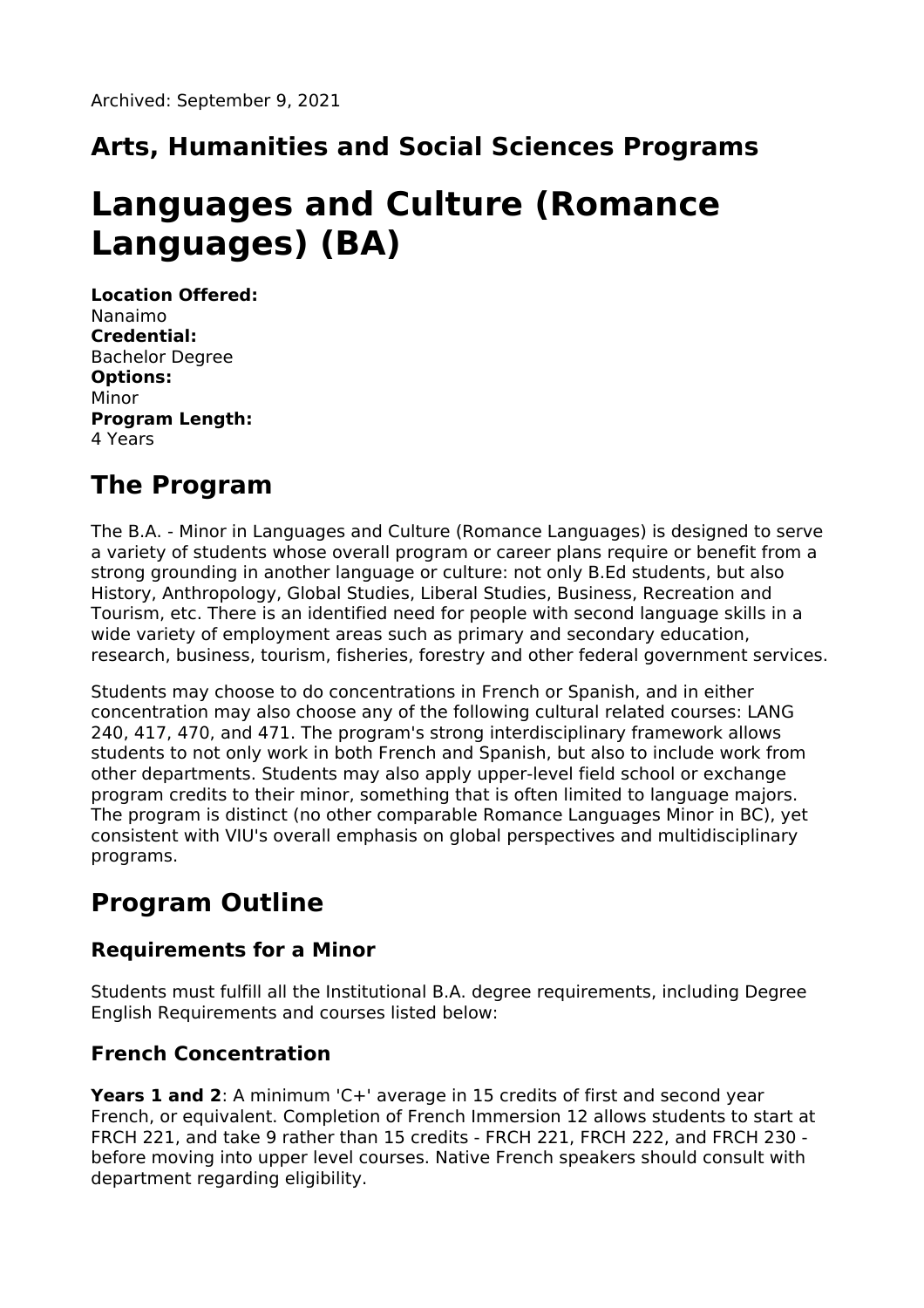| Years 1 and 2                                                                                            | Credits |
|----------------------------------------------------------------------------------------------------------|---------|
| <b>FRCH 121 - (Intermediate French I)</b>                                                                |         |
| <b>FRCH 122 - (Intermediate French II)</b>                                                               |         |
| <b>FRCH 221 - (French Oral and Written Practice I)</b>                                                   |         |
| <b>FRCH 222 - (French Oral and Written Practice II)</b>                                                  |         |
| FRCH 230 - (Introduction to Francophone Culture and Literature) or<br>LANG 240 - (The Romance Languages) |         |

**Note:** Students without French 12 must take FRCH 100 / FRCH 101 and/or FRCH 110 to meet the prerequisite for FRCH 121. (Prerequisite for FRCH 121 is French 12, or <sup>a</sup> 'B' in FRCH 101 or FRCH 110).

**Years 3 and 4**: A minimum 18 credits of third and fourth year French, Spanish, or Language courses.

| Years 3 and 4                                                          | <b>Credits</b> |
|------------------------------------------------------------------------|----------------|
| FRCH 300 - (Critical Analysis and Writing Skills)                      |                |
| FRCH 301 - (Oral Expression and Cultural Exploration in French)        | 3              |
| and <i>four</i> courses from the following:                            |                |
| <b>FRCH 320 - (French Normative Phonetics: Theory and Practice)</b>    |                |
| FRCH 330 - (Development of the Novel in French)                        |                |
| FRCH 437 - (Special Topics in French Literature)                       |                |
| FRCH 447 - (Special Topics in French Language)                         | 12             |
| LANG 390 - (Internship)                                                |                |
| LANG 417 - (Special Topics in Romance Culture)                         |                |
| LANG 470 - (Translation Theory I) and LANG 471 (Translation Theory II) |                |
| SPAN 417 - (Special Topics in Hispanic Culture)                        |                |

**Note 1:** Students may apply up to 6 credits of upper-level courses outside the Modern Languages department that are clearly relevant to the student's specialization, such as ENGL 405 - Inter-American Studies, LING 350 - Linguistics and the Dimensions, LBST 420 - The Modern Experience & Beyond (counts as 3 credits).

Other courses may also apply; consult with the Minor Program Coordinator for specific course approval. (Students may not count any course for required credit, in more than one program).

**Note 2:** Students may also apply up to 9 credits from <sup>a</sup> field school or exchange program with approval from the Department.

#### **Spanish Concentration**

**Years 1 and 2**: A minimum 'C+' average in 15 credits of first and second year Spanish, or equivalent. (Native Spanish speakers should consult with the department regarding eligibility).